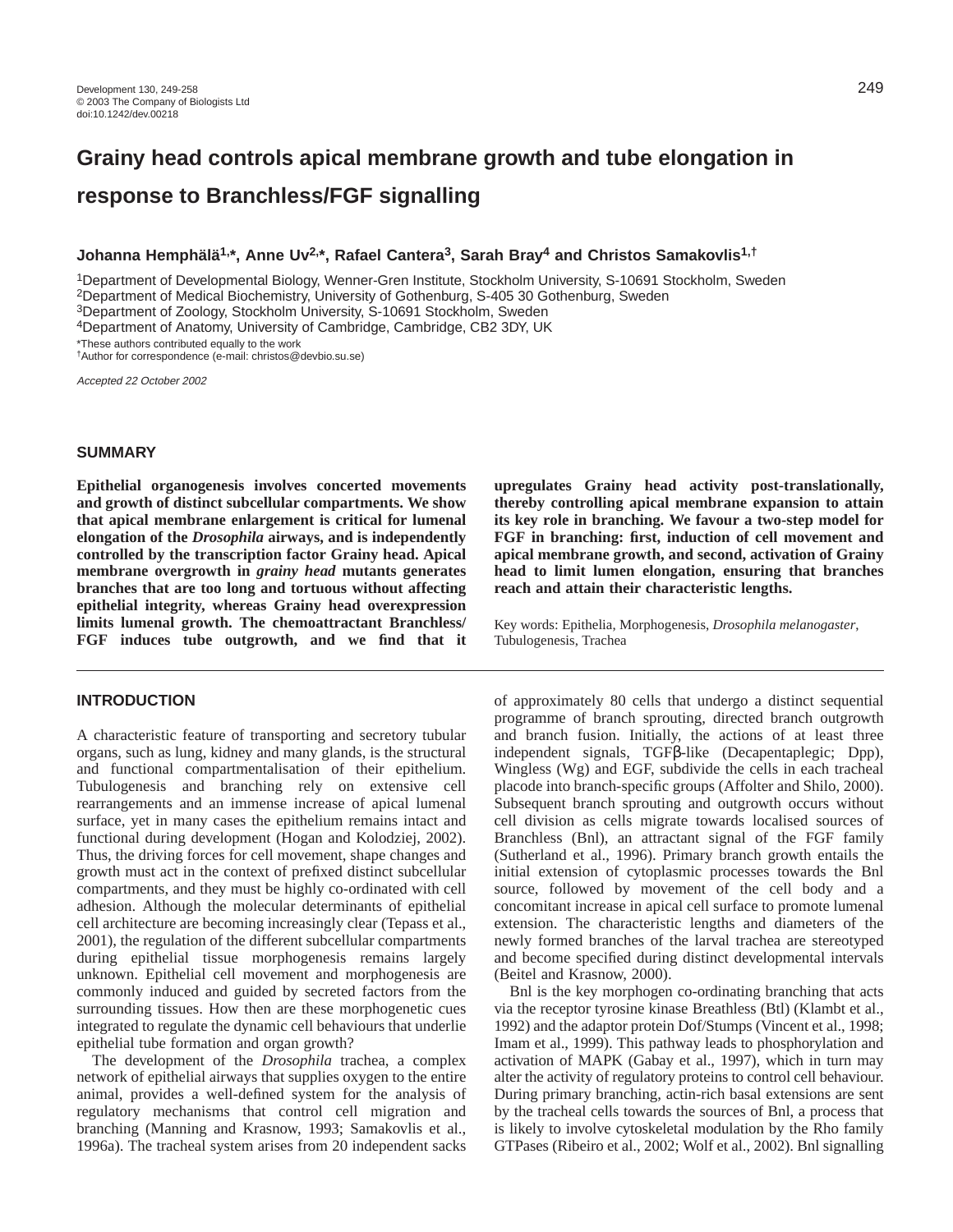is also required for the expression of cell-fate determining genes in specific subsets of tracheal cells in each primary branch. Analysis of these genes has identified key components of the patterning and guidance of the unicellular secondary and terminal branches (Metzger and Krasnow, 1999). However, the role of Bnl in the movement of the cell bodies and the growth of the branch lumen remains unknown.

We have investigated mechanisms that control the elongation of tracheal tubes. We have characterised mutations in three genes that affect branch growth, resulting in abnormally long tubes. Mutations in *fasII* and *Atp*<sup>α</sup> alter cell adhesion and the basolateral cell domains, causing aberrations in cell shapes, excessive tubular elongation and sporadic lumenal dilations and breaks. In contrast, the transcription factor Grainy head (Grh) is required to specifically control tube elongation. Both loss of function and overexpression of *grh* indicate that it is required to limit lumenal growth and control tubular length. Grh selectively affects the growth of the apical cell membrane, arguing that different genetic programmes regulate distinct sub-cellular domains during branching morphogenesis. Grh is uniformly expressed in the trachea, but its activity is modulated by Bnl/Btl signalling and Grh counteracts the activity of Bnl induced branch growth. Thus, through its regulation of Grh, Bnl regulates epithelial apical membrane growth to accommodate its role in branching morphogenesis.

#### **MATERIALS AND METHODS**

#### **Screen and mutants**

2460 lethal P-element *Drosophila* strains from the Szeged Stock Center (Deak et al., 1997) were screened as described previously (Samakovlis et al., 1996a). Additional mutants were also chosen for analysis based on previously known phenotypes in other tissues. For *grh* analysis, three strong loss-of-function alleles were used, one EMS allele *grh<sup>B37</sup>* (Bray and Kafatos, 1991) and two P-element insertions, *grh06850* and *grhs2140.* The P-insertion site of the latter was localised by plasmid rescue and sequencing (Englund et al., 1999) into the first intron of *grh*. Grh protein is not detectable in the mutants. Mutant analysis of *fasII* (*Fas2*) and *Atp*<sup>α</sup> were carried out using two different alleles of each gene, *fasIIEB112* (Grenningloh et al., 1991), *fasIIM2225* (Cheng et al., 2001), and *Atp*α-P-lacW strains l(3)s067611 and l(3)s083508 (Deak et al., 1997). The P-element insertion site of l(3)s083508 was mapped by plasmid rescue and sequencing to 30 nucleotides upstream of the beginning of the GH23483 EST clone. l(3)s083508 and *fasIIEB112* were chosen for further analysis since no Atpα or FasII protein could be detected in mutant embryos of the corresponding genotypes. The following mutants were used: *bnlp1* (Sutherland et al., 1996), *bnl44026* (Deak et al., 1997), a presumptive null allele with the same tracheal phenotype as  $bnl<sup>p<sub>i</sub></sup>$ *btlLG19* (Klambt et al., 1992), *pnt*<sup>∆</sup>*<sup>88</sup>* (Scholz et al., 1993) and *shgIG29* (Tepass et al., 1996).

Genetic interactions were assessed by examining the tracheal phenotypes of the following mutant combinations: *grhs2140/shgIG29, grhs2140shgIG29/grhs2140, grhs2140shgIG29/shgIG29.*

*grhs2140/grhs2140;Atp*α*/TM3Z, grhs2140/CyOZ; Atp*α*/Atp*α*, grhs2140/grhs2140; Atp*α*/ Atp*α*.*

*fasIIEB112*/*Y; grhs2140/+, fasIIEB112*/+*; grhs2140/grhs2140, fasIIEB112*/*+;grh s2140/+, fasIIEB112*/*Y; grhs2140/grhs2140.* 

*grhs2140/grhs2140;bnlp1/+, grhs2140/grhs2140; bnl44026/+* 

*esg-lacZ* (*Fusion-1*), and the *trh-lacZ* markers have been described previously (Samakovlis et al., 1996a). *GBE-lacZ* was described by Uv et al. (Uv et al., 1997), two independent transgenic strains where analysed and they were both responsive to ectopic expression of Bnl.

The *UAS-grh* transgenic fly strains were generated by inserting the *grh* cDNA (N′-form) (Uv et al., 1997) into pUAST (*Eco*RI and *Not*I), and injected into *yw* embryos to establish six independent lines. The additional UAS strains used were: *UAS-dpp*, *UAS-tkvQ253D* (Nellen et al., 1996), *UAS-bnl* (Sutherland et al., 1996) and *UAS-btl::tor4021* (a chimeric construct consisting of the extracellular domain of the constitutively active *tor13D* mutant fused to the intracellular domain of *btl* (Vincent et al., 1998), *UAS*-*Act-GFP* (Verkhusha et al., 1999) and *UAS-EGFPF* (Finley et al., 1998). The *Btl-Gal4* and the *SRF-Gal4* where described previously (Shiga et al., 1996; Jarecki et al., 1999). *SRF-Gal4* expresses *Gal4* in tracheal terminal cells from stage 14. Embryos with one copy of the GAL4 driver and the UAS constructs were collected at room temperature for 6 hours and then aged at 29°C for 10 hours before fixation. In all experiments *CyO, TM3and FM7c* balancer strains carrying *GFP* or *lacZ* transgenes were used as necessary, to unambiguously identify embryos with the desired genotypes.

#### **Immunostaining and TEM**

Immunostainings of embryos were performed as described previously (Samakovlis et al., 1996b). Embryos were fixed in 6% paraformaldehyde-saturated heptane and rinsed in ethanol before staining with Alexa Flour-568 and -488 conjugated phalloidin (Molecular Probes). To prevent bleaching the ProLong kit was used (Molecular Probes). The following primary antibodies were used: tracheal lumen-specific mouse IgM antibody mAb2A12 (1:3), mouse monoclonal anti-DSRF (1:1000), rabbit anti-β-gal (1:1500; Cappel), mouse monoclonal anti-Grh (1:5), rabbit anti-Dlg (1:400) (Budnik et al., 1996), rat anti-DE-cad (1:100) (Oda et al., 1994), guinea pig anti-Cor (1:1000), rabbit anti-Nrx IV (1:500), mouse monoclonal anti-Crb (1:20), rabbit anti-β-heavy-spectrin (βH-spectrin; 1:300), mouse monoclonal anti-FasII (1:10), mouse monoclonal anti-Atpα (1:100) (Lebivitz et al., 1989), rat anti-Trh (1:500) (Wappner et al., 1997), rabbit anti-GFP (1:500; Molecular Probes). Secondary antibodies conjugated to Biotin, Cy2 or Cy3 (Jackson Immunochemicals) or Alexa Fluor-568 and -488 (Molecular Probes) were diluted and used as recommended. Tyramide Signal Amplification (NEN) was used to enhance tracheal Grh and Crb signal detection. Confocal images where obtained with a Leica SP2 confocal microscope and processed in Adobe Photoshop. Embryo preparation and analysis by TEM was as described previously (Englund et al., 1999).

#### **RESULTS**

#### **Grh restricts tracheal tube elongation**

The transcription factor Grainy head (Grh) is expressed in a number of epithelial structures, including the embryonic epidermis where it has been suggested to be involved in the formation of the cuticular layer that covers the apical surface of epidermal tissues (Ostrowski et al., 2002). Early descriptions of *grh* mutants also revealed a tracheal defect (Bray and Kafatos, 1991), which led us to investigate the expression and phenotype of *grh* in the trachea.

Nuclear Grh is detected in all tracheal cells, appearing first at stage 11, just after they have invaginated from the epidermis, and persisting throughout embryogenesis (Fig. 1L). To investigate its function, an antibody that specifically stains the tracheal lumen (mAb2A12) and several cell fate markers (Samakovlis et al., 1996a) were used to analyse the tracheal phenotype of three strong loss-of-function *grh* alleles (one EMS allele, *grhB37*; two P-element insertions, *grhs2140* and *grh0685*). None of the *grh* mutations affect the patterning, outgrowth and connection of branches or the expression of terminal cell markers (Guillemin et al., 1996) (DSRF; Fig. 1I) and fusion cell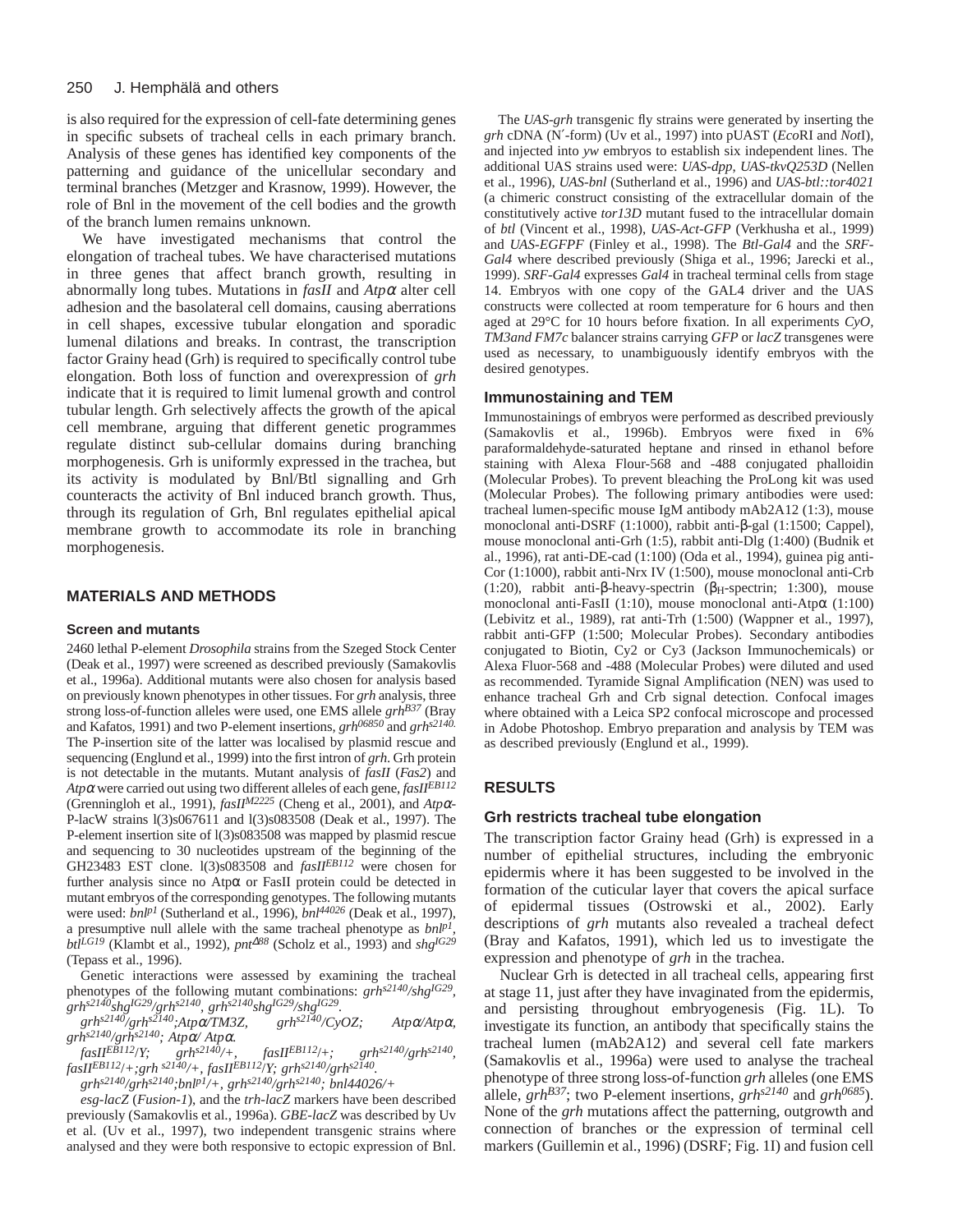markers (*fusion-3*, not shown). It is only when primary and secondary branching is completed (during stage 16), that *grh* mutant embryos begin to display tubular irregularities. The first signs of a defect are that the dorsal trunk (main airway) appears convoluted and elongated compared to the wild type (Fig. 1B,C; early stage 16). This phenotype subsequently becomes exaggerated, and is also seen in additional branches, including the lateral trunk, transverse connectives and ganglionic branches (Fig. 1D-G). These convoluted branches represent an overgrowth in tracheal tube length, as indicated by an increase of 40% in the tube length of *grh* mutants (based on measurements of dorsal trunk metameres 4-6 from 8 embryos of each genotype at stage 16.4). Despite this substantial increase in tubular lengths, the tubular continuity is not affected in *grh* mutant embryos. Grh is therefore required for the restriction or maintenance of tubular length.

#### **Grh mutants show irregular apical cell shapes**

The excessive branch elongation in *grh* mutants could be associated with an increase in cell numbers. We therefore counted the number of cells in hemisegments 4, 5 and 6 of the dorsal trunk (DT) in stage 16 wild-type and *grh* mutant embryos. The tracheal cells normally stop dividing after invagination and each tracheal hemisegment consists of about 80 cells, of which approximately 20 make up the DT (Samakovlis et al., 1996a). Using an antibody against the Trachealess transcription factor, which is expressed in all tracheal cells (Wilk et al., 1996), we found that *grh* mutants contain similar number of cells as the wild type (Fig. 1J,K). Thus, Grh restricts tube length without affecting cell division or the number of cells that become allocated to individual branches.

Tubular growth is accompanied by an immense increase in lumenal surface, and although it has been proposed that the expansion of apical cell surface is an essential cellular process underlying branching morphogenesis, its regulation is poorly understood (Beitel and Krasnow, 2000). To investigate the cellular activities controlled by Grh during tubular morphogenesis, we used antibodies against different membraneassociated proteins to visualise tracheal cell shapes and to monitor the apical basal polarity of the cells. Labelling for DEcadherin (DE-cad), a protein localised at the apical adherence junctions (AJs) (Oda et al., 1994), shows that the apical circumference of cells in the dorsal trunk of *grh* mutants is highly irregular at stage 16 (compare Fig. 2A and D). In particular, the cells positioned at the outer edge of each curve become excessively elongated (Fig. 2D) compared to the cobblestoneshaped cells that line the lumen of wild-type embryos. The anomalies in cell shapes are first detected at stage 16, and are therefore coincident with the abnormal tube elongation.

The stretched and expanded tracheal cell shapes in *grh* embryos do not appear related to alterations in cell polarity. The transmembrane protein Crumbs (Crb), which confers apical character on the plasma membrane of epithelial cells (Wodarz et al., 1995), is present in the same punctate staining along the lumenal surface of the dorsal trunk in both wild-type and *grh* mutant embryos. No differences in the level of Crb expression between wild-type and *grh* mutant embryos are evident (Fig. 2B,E), neither are there alterations in the minus end of the microtubules [visualized by the expression of a *UAS-NodlacZ* transgene (Clark et al., 1997) (data not shown)]. The subcellular distribution of two lateral membrane-associated proteins,

Coracle (Cor) (Fehon et al., 1994) and Neurexin IV (Nrx) (Baumgartner et al., 1996), which are required for the formation and function of the laterally positioned septate junctions (SJs), is also normal in *grh* mutant embryos (Fig. 2C,F,I,L). Double labelling for Nrx and DE-cad further shows that Nrx accumulates just basal to the AJs in both wild-type and *grh* embryos (Fig. 2C,F), suggesting that the increase in apical cell circumference in the mutants is not due to abnormal distribution of apical domain markers into the lateral and basal cell area.

Although the modulation of the apical cytoskeleton plays a key role in epithelial cell shape changes and morphogenesis, we have not detected defects in the apical cytoskeletal structures of tracheal cells in *grh* embryos. Neither the subcellular localization nor the intensity of filamentous actin staining is altered (visualised either by phalloidin or the tracheal expression of actin-GFP; Fig. 2H,K and not shown). In addition, the distribution of two apical cytoskeletal markers Armadillo (β-catenin, not shown) (Peifer and Wieschaus, 1990) and β<sub>H</sub>-spectrin (Zarnescu and Thomas, 1999) (Fig. 2G,J) is similar in *grh* and wild-type embryos. Thus, the abnormal tubular extension and irregular cell shapes observed in *grh* mutants are not related to the organisation or maintenance of apical and basal cell polarity and structure, nor to the collapse of the AJs and underlying cytoskeleton.

#### **Grh regulates the growth of apical cell membrane**

To investigate further the irregular cell shapes in *grh* mutants we characterized the cellular morphology of *grh* embryos at stage 15 and late stage 16 by transmission electron microscopy. Cross sections of the dorsal trunk typically reveal 2-4 cells that span the lumen circumference. The apical membranes are seen just beneath the secreted cuticle that lines the lumen, and apical junctions appear as electron dense structures near the apical cell surface while septate junctions are visible as ladder-like structures basal to the AJs (Fig. 3E). By analysing several cross sections, we find that the morphology of SJs and the basal part of the cells appear normal in *grh* mutant embryos (not shown). The apical cell domain, however, appears strikingly overgrown and distorted. These defects are first seen in the tracheal dorsal trunk cells of early stage 16 embryos. The apical cell surface continues to enlarge, becoming so expanded that it folds over neighbouring cells, resulting in several layers of cuticle deposition (stage 17; Fig. 3B,G,F). The imbalance in the dimensions of apical membrane thus parallels the occurrence of the convoluted branch phenotype in *grh* mutant embryos. An apical membrane overgrowth is also found in the epidermal cells, and is associated with the production of an enlarged cuticle that lines the apical cell surface (data not shown).

The AJs often appear abnormal in *grh* mutant tracheal cells. They are frequently misplaced, lying parallel rather than perpendicular to the lumen and occasionally appear less electron dense (Fig. 3H). The disruptions of AJs could be a secondary effect, resulting from the excessive apical membrane that forces an increase in the circumference at the apical side. Alternatively, Grh may also directly regulate genes necessary for the maintenance or the function of AJs. Overall the TEM analysis shows that the major defect in *grh* tracheal cells is a continued expansion of the apical membrane, which results in an enlarged and anomalous lumenal surface with cellular protrusions that contrast to the smooth lining of the wild-type lumen. This progressive phenotype first appears at the stage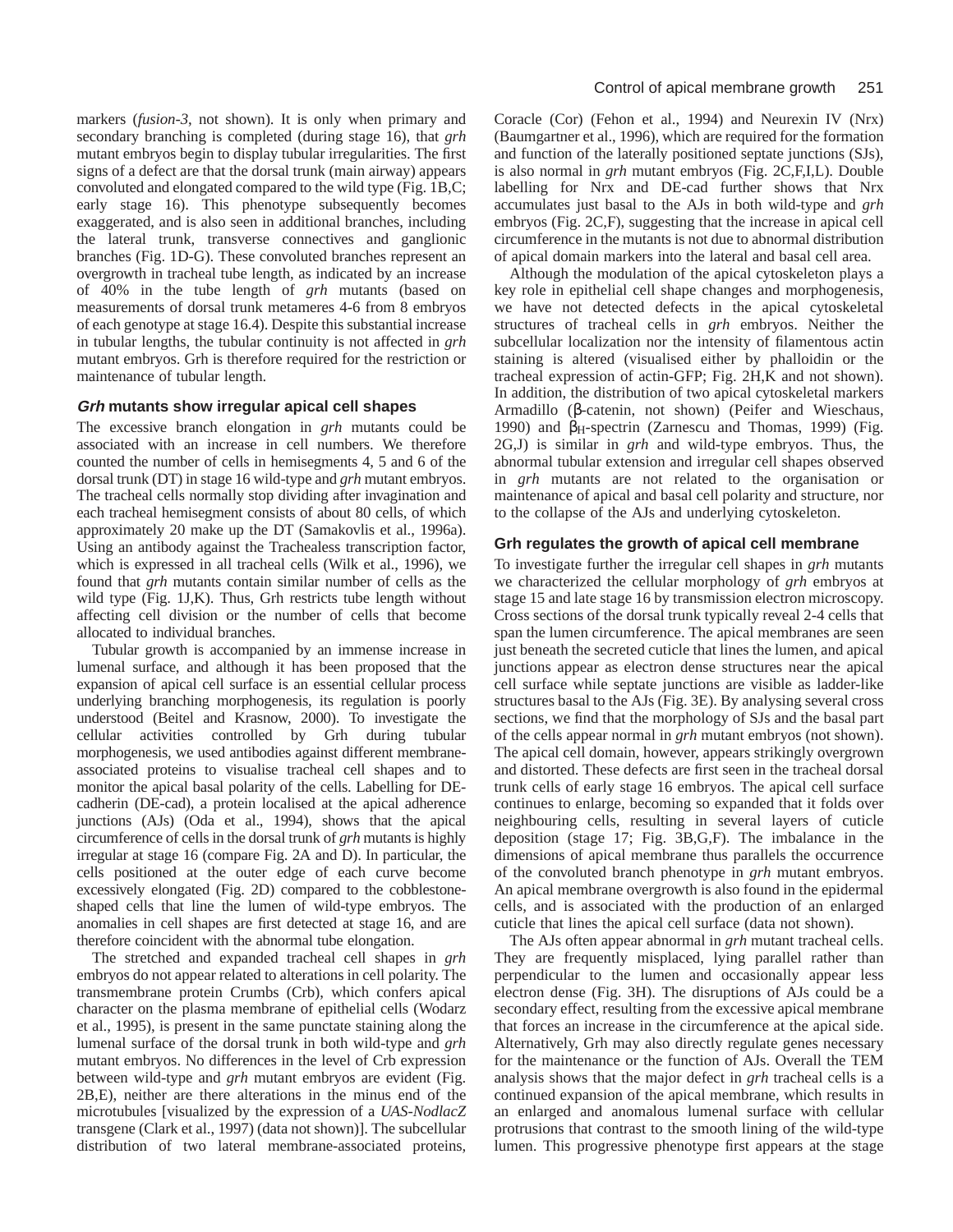

**Fig. 1.** Grh is expressed in the developing trachea and is required to prevent excessive tube extension. (A) Lateral view of the wild-type embryonic tracheal system at stage 16, visualised by antibodies against the 2A12 (lumenal) antigen. The major tracheal branches, dorsal trunk (DT), dorsal branch (DB), lateral trunk (LT), transverse connective (TC) and ganglionic branches (GB) are indicated. The rectangle outlines the part of the trachea that is shown in the subsequent panels, except for in F-I. (B-G) Tracheal lumens of wildtype (B,D,F) and grhs2140/Df(2R)Pcl7B mutant (C,E,G) embryos at stage 16. At the beginning of stage 16, grh mutants (C) have more elongated DTs than wild-type embryos (B). The DT growth continues as stage 16 proceeds, and at the end of this stage (D,E), the excessive tubular extension is evident in additional branches, including the TC (arrowheads in E), LT (not shown) and GB (F,G; ventral lateral view). (H-I) Dorsal view of wild-type (H) and grhs2140/Df(2R)Pcl7B mutant (I) embryos stained for 2A12 and DSRF, showing three pairs of unicellular terminal branches (arrowheads) emanating from the dorsal branches. Terminal branching and DSRF expression is normal in grh mutant embryos, but at the end of embryogenesis, the terminal branches become convoluted and often make loops in grh mutants (I, asterisk).  $(J,K)$  Wild type  $(J)$  and grh mutants  $(K)$  labelled with antisera against the nuclear protein Trh, which is expressed in all tracheal cells. The number of DT and DB cells is not greater in grh mutants than wild type. (L,M) Wild-type and (O,P) grhB37/grhB37 mutant embryos carrying the cytoplasmic trh-lacZ marker were labelled for Grh (red; L,O) and b-Gal (green; M,P). Grh is expressed in all tracheal cells in wild-type embryos (L; stage 14), and is absent in grh mutants (O; stage 14). (N,Q) Wild-type (N) and grhB37 embryos (Q) carrying the Grh activity reporter, GBE-lacZ, were double labelled with mAb2A12 (green) and anti-b-Gal (red). GBE-lacZ is expressed in the wild-type trachea (N; red nuclear staining), but is absent in grh mutants. Scale bar in A: 25 mm; B-K, 10 mm; L-Q, 20 mm. In this and all subsequent figures anterior is left and dorsal up.

when tube extension normally ceases, suggesting that Grh activity restricts branch elongation by limiting apical membrane growth. Given the proposed key role of apical cell surface expansion in branch morphogenesis (Beitel and



**Fig. 2.** Irregular cell shapes, but normal apical-basal epithelial cell organisation in *grh* mutants. (A,D) Confocal projections of a DT segment of wild-type (A) and *grh* mutants (D) labelled with antibodies against DE-cad to visualise the apical cell circumference. The tracheal cell shapes in *grh* mutants are irregular and elongated compared to the wild type. (B,C,E-L) Confocal longitudinal sections of one segment of the DT, to visualise the subcellular localisation of apical, lateral and cytoskeletal markers in wild-type and *grh* mutant embryos. Embryos carrying the cytoplasmic *trh-lacZ* marker (B,E) were double labelled with antibodies against β-gal (green) and Crumbs (red). The levels and subcellular localisation of Crumbs at the apical cell surface is the same in wild-type (B) and *grh* mutants (E). Double labelling of wild-type (C) and *grh* (F) embryos with anti-DE-cad (red) and anti-Nrx IV (green) shows that cadherin is localised more apically than Neurexin both in *grh* mutants and in wild-type embryos. Labelling for β-heavy spectrin  $(G, J)$  shows concentrated localisation at the apical surface of the tracheal cells, both in wild-type (G) and *grh* mutants (K). Wild-type (H) and *grh* mutants (J) expressing *UAS-Act-GFP* in all tracheal cells were labelled with GFP. The apical localisation of actin-GFP is not affected in *grh* mutants. Wild-type (I) and *grh* mutants (L) carrying the *trh-lacZ* reporter were double labelled for β-gal (green) and Coracle (red). The lateral membrane localisation of Coracle is not affected by *grh*. Scale bar: 5 µm.

Krasnow, 2000), the specific effect of Grh on this compartment argues that it has a pivotal role in controlling the process.

### **Basolateral proteins modulate tube shape and integrity independently of grh**

In search for genes that are functionally related to Grh, we identified and characterised two mutations that give rise to convoluted tubes, similar to those of *grh* mutants (Fig. 4A,D). One mutation inactivates the *fasciclinII* gene (*fasIIEB112*), encoding a homophilic cell adhesion protein (Grenningloh et al., 1991), and the other disrupts the gene *Atp*α, encoding the sodium/potassium-transporting ATPase alpha subunit (ATPα). In addition to the extended and curvy dorsal trunk phenotype, detection of DE-cad reveals that both *fasII* and *Atp*<sup>α</sup> mutants display an enlarged apical circumference (Fig. 4C and F). Unlike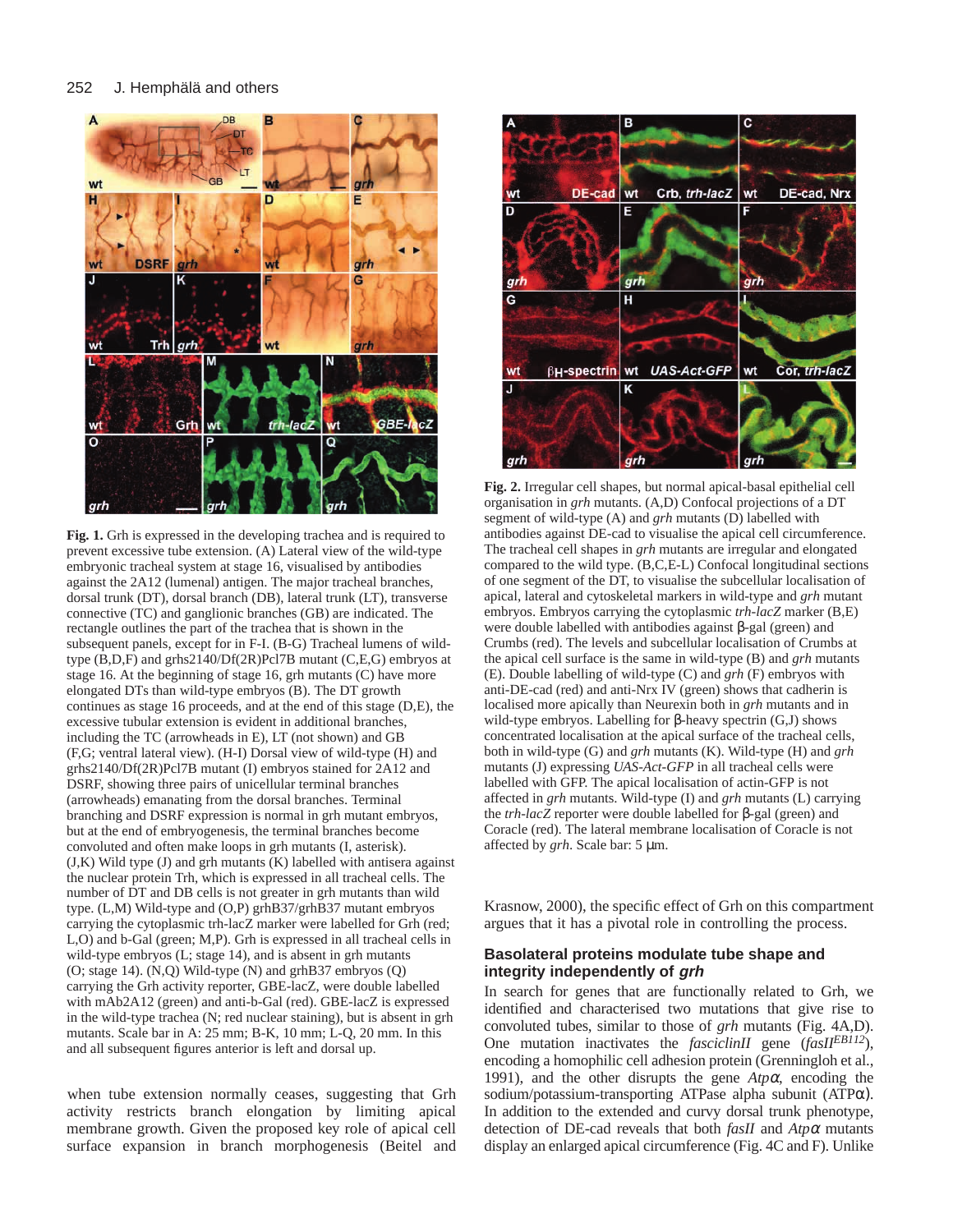

**Fig. 3.** Expanded apical membrane in *grh* mutants. (A,B) Electron micrographs of the DT (cross section) in wild-type (A) and *grh* mutants (B) at early stage 17. The lumen is disorganised in *grh* mutants, with tongues of cell masses extending from the apical surface to occupy part of the lumen. *grh* mutant embryos can secrete lumenal and cuticular components, but the characteristic taenidial structure is in places disrupted. (C,F) DT cross section at higher magnification showing a single cell of wild-type (C) and a *grh* mutant (F) with the membranes outlined in black. (D,G) Drawings of single cells based on EM cross sections in C and F. The cell membrane is shown in black, the apical junctions are marked with red, and the apical membrane is blue. In *grh* mutants, the amount of cell membrane apical to the AJs is significantly greater than in the wild type and excessive membrane folds over neighbouring cells. (E,H) High magnification images focused on a single AJ. In the wildtype cell (E), the AJs are positioned near the apical surface perpendicular to the lumenal surface. In the *grh* mutant (H), AJs are generally positioned further away from the lumen and are occasionally smaller. Scale bars in A,B, 1 µm; C,F, 0.5 µm.

*grh* mutant embryos, however, TEM cross sections of the dorsal trunk in  $Atp\alpha$  mutants show that the apical cell domain is indistinguishable from that of wild type (Fig. 5I). In addition *fasII* and  $Atp\alpha$  mutants also display local tubular dilations (Fig. 4A,D) and lumenal breaks (Fig. 4B,E). ΑTPα localises to the lateral cell surface of all tracheal cells throughout development (Fig. 5B), and the  $Atp\alpha$  mutation appears to affect the integrity of the lateral septate junctions since the characteristic septa between cells are sparse (not shown) and the septate junction protein Nrx appears more diffuse in the dorsal trunk of *Atp*<sup>α</sup> mutants (Fig. 5F,H). As FasII protein is also localised to the lateral surface of all cells in the developing trachea, (Fig. 5A), the defects in tube and cell shapes could arise similarly through the destabilisation of adhesion complexes between the tracheal cells. Thus, FasII and ATPα affect cell shape and tracheal tube length, as well as tubular diameter and epithelial integrity, most likely through their action on the lateral cell surface.

#### Control of apical membrane growth 253



**Fig. 4.** Tracheal lumen morphology in *fasII* and  $ATP\alpha$  mutants *.* (A-F) Lumens (A,B,D,E) and dorsal trunk cell shapes (C,F) visualised with anti-DE-cad of stage 16 *fasIIeb112* (A-C) and *Atp*<sup>α</sup> mutants (D-F). (A,C,D,F) Dorsal views; (B,E) ventral views showing the ganglionic branches. (A,D) Embryos mutant for *fasII* and *Atp*<sup>α</sup> develop long and convoluted DTs reminiscent of those of *grh* mutants. Tubular dilations in the transverse connectives are indicated by asterisks. (B,E) The lumen of several branches is discontinuous (arrowheads at the GBs). In *fasII*, (C) and *Atp*<sup>α</sup> (F) mutants the apical cell surface appears elongated and expanded. Scale bar: 20 µm.

Despite the difference in cellular phenotypes of *grh*, *fasII* and  $Atp\alpha$  mutants, the similarity of their dorsal trunk phenotypes prompted us to investigate a functional relationship between these genes. We first examined the expression of FasII or  $ATP\alpha$ in *grh* mutants and in embryos overexpressing Grh in the trachea (see below). Both proteins are expressed at normal levels and are localised correctly in these mutants (Fig. 5C,D, and not shown). In addition, *fasII grh* and *Atp*<sup>α</sup> *grh* double mutants display an additive tracheal phenotype with increasingly fragmented tubes, suggesting an additive effect of weakened epithelial cohesion and the physical strains exerted by excessive apical growth. These data therefore indicate that FasII and ATPα are not functionally related to Grh. Instead, they imply that tubular dimensions depend on the control of distinct subcellular domains; the growth of the apical cell surface, exemplified by Grh and the integrity and cohesion of epithelial structure mediated by the lateral membrane proteins FasII and ATPα.

#### **Grh overexpression prevents lumenal growth**

The apical membrane overgrowth and excessive tubular elongation phenotypes suggest a key role for *grh* in the regulation of branch extension. We therefore characterised the effects of its overexpression by directing *UAS-grh* expression in all tracheal cells after invagination (late stage 11) using the *Btl-Gal4* driver strain. Detection of lumenal and cellular tracheal markers at stage 16 reveals a pattern characteristic of the wild type at stage 13 (Fig. 6A,E,F). This indicates that the cells have migrated towards their targets, but they have not formed full-length primary branches or a normal lumen. The visceral and dorsal branches only form rudimentary buds and the dorsal and lateral trunk branches in each hemisegment remain unconnected (Fig. 6G). Although the specialized fusion cells that normally form unicellular anastomoses and mediate branch fusion are in close contact and express the correct differentiation markers (*esg-lacZ;* Fig. 6D) (Samakovlis et al., 1996b), they fail to form the interconnecting sprouts. In addition, no secondary branch lumen is formed, but the expression of the terminal cell marker DSRF is not affected (Fig. 6B,C). Thus, Grh appears to inhibit branch extension without changing tracheal cell fates.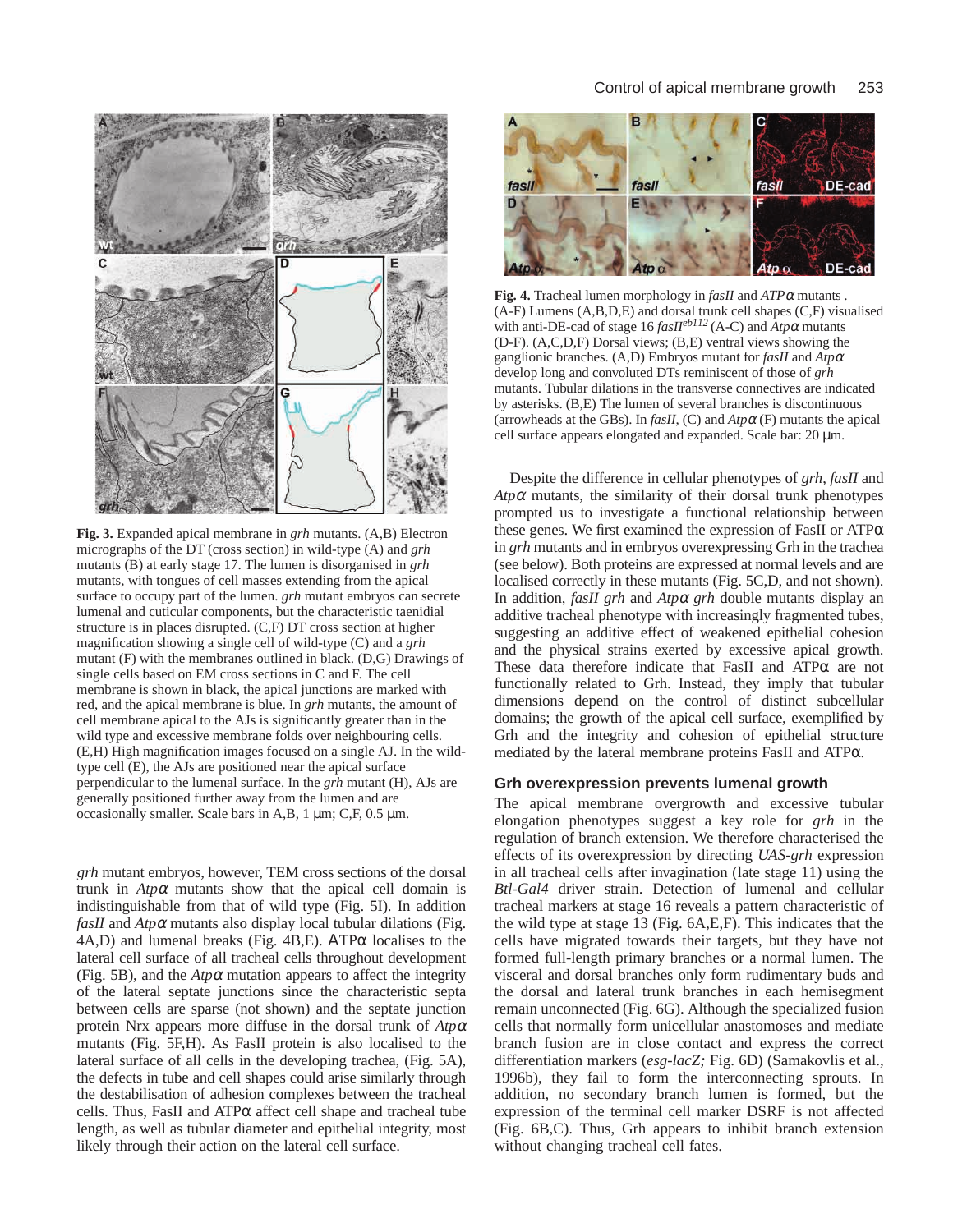#### 254 J. Hemphälä and others

To assess whether the lumen and branch growth defects are due to failure in cellular extensions towards target tissue, we analysed embryos co-expressing *UAS-grh* and the membrane marker eGFP (Finley et al., 1998) in all tracheal cells. Grh overexpression does not affect the basolateral projections of the tracheal cells, since these extend towards their normal orientations (Fig. 6F). However, the cells appear unable to develop a lumen since their apical side, which surrounds the cavity of the presumptive dorsal trunk and the short stumps extending from it, seems limiting (Fig. 6F,F′). Thus, ectopic Grh appears to restrict tracheal branch extension by directly targeting cellular activities that underlie lumenal growth.

We also assayed the effect of Grh overexpression in single terminal cells, using the *Term-Gal4* driver. In wild-type embryos, the terminal cells form unicellular branches by extending long cytoplasmic processes that subsequently become penetrated by a lumen (Fig. 6B,H). Ectopic Grh does not affect the initial extension of cytoplasmic processes, revealed by a *trh-lacZ* marker, but prevents the formation and elongation of the intracellular lumen (Fig. 6H,I), demonstrating that Grh can also regulate the cellular processes involved in intracellular branch formation.

#### **Control of Grh activity by Bnl/FGF signalling**

The tracheal phenotypes produced by alterations in Grh levels imply that Grh activity must be carefully controlled during branching morphogenesis to ensure branch extension at the right stage and to the right extent. Consequently, tracheal Grh activity is likely to be modulated during branching morphogenesis. To assay the in vivo activity of Grh, we used strains carrying a transgene with four high-affinity Grh response elements (*GBE-lacZ*) (Uv et al., 1997). *GBE-lacZ* expression is detected in all tissues where Grh is expressed, is absent in *grh* mutants, and becomes activated upon ectopic Grh expression (data not shown). It is thus representative of Grh transcriptional activity in vivo. During tracheal development *GBE*-*lacZ* is expressed in all tracheal cells after invagination, and requires Grh for its expression (Fig. 1N,Q). However, *GBE*-*lacZ* expression is not uniform, it becomes temporarily enhanced in the fusion and terminal cells during branching (stage 14; Fig. 7A and not shown). As Grh itself appears to be uniform in all tracheal cells (Fig. 1L, Fig. 7B), the enhanced expression of *GBE*-*lacZ* indicates that the activity of Grh is regulated post-translationally during branching.

One possible mechanism for regulation of Grh activity is through Bnl signalling, which is instrumental in the formation and extension of all tracheal branches. Initially, we established that apical cell surface growth is an intrinsic component of Bnlinduced tube extension, by combining alleles of *grh* and *bnl*. This revealed that a subset of the branch outgrowth defects seen in embryos that carry only one copy of the *bnl* gene are partially rescued by a reduction in *grh* function (*grhs2140/grhs2140; bnlP1/+*). Thus, in embryos heterozygous for *bnl* 40% of the ganglionic branches (*n*=380) fail to reach the CNS, whereas the simultaneous removal of *grh* restores this phenotype so that 78% (*n*=380) of the branches now enter the CNS. These data therefore show that Grh-mediated modulation of the apical cell surface has an active inhibitory role on Bnl-induced branch extension.

In order to analyse whether tracheal Grh activity could be targeted by Bnl/Btl signal transduction, we analysed *GBE-lacZ* expression in embryos with altered levels of Bnl and Btl activity. When Bnl is ectopically expressed in all tracheal cells, *GBE-lacZ* expression becomes significantly upregulated (compare Fig. 7A and C), although the levels of Grh protein are not altered (Fig. 7B,D). This suggests that Bnl controls Grh activity post-translationally, and surprisingly, upregulates the expression of this artificial Grh target. Nevertheless, the effects of Btl appear specific since with more limited Bnl expression using the *Term-Gal4* driver, *GBE-lacZ* expression becomes enhanced specifically in the cells that respond to Bnl by ectopically expressing the terminal marker DSRF (compare Fig. 7F and H). Similar enhancement of *GBE-lacZ* expression is evident upon tracheal expression of an activated form of the Btl receptor itself (*UASBtl-Tor*) (Vincent et al., 1998) (data not shown). In all instances the augmented *GBE-lacZ* expression is dependent on Grh, as embryos that express ectopic Bnl or the activated form of Btl, but lack Grh activity, do not express *GBElacZ* (not shown). Furthermore, ectopic activation of Dpp, another signalling pathway that promotes the growth of dorsal and ganglionic branches during tracheal development (Ribeiro et al., 2002), has no effect on *GBE-lacZ* (data not shown), indicating that the effects on GBE-lacZ are specific for Bnl/Btl.

We next tested whether Bnl signalling is a prerequisite for the transcriptional activity of Grh, by analysing the levels of *GBE-lacZ* expression in mutants for *bnl*, *btl* or *pointed* (*pnt*) (Klambt, 1993). Tracheal *GBE-lacZ* expression is both reduced and uniform in *bnl* and *btl* mutant embryos (Fig. 7K,L and not shown), but is unchanged in *pnt* embryos (Fig. 7I, J) that lack the activity of a downstream transcriptional effector of the ETS family (Samakovlis et al., 1996a). Since Grh is a substrate for activated MAPK (ERK2) in vitro (Liaw et al., 1995), its activity could be modulated directly during branching by Bnlinduced phosphorylation. This would account for the fact that *GBE-lacZ* expression is affected by mutations in *bnl* and *btl,* but not by mutations in the nuclear effector *pnt*.

The apparent upregulation of Grh activity by Bnl signalling and the fact that Grh and Bnl exert opposing effects on branch extension suggests that there are two possible models of Grh activity. The first assumes a two-step process, where upregulation of Grh activity represents a second function of Bnl to prevent excessive tube extension. Alternatively, the Bnl signalling augments some aspects of Grh function (e.g. activation of *GBE-lacZ*) but inhibits others (e.g. the restriction of apical membrane growth) allowing for branch extension. These two models are discussed below.

#### **DISCUSSION**

### **Grh specifically controls apical membrane growth and tube elongation**

Fundamental to tubular organ function are the sizes and shapes of the constituent branches. Each branch is shaped into a tube of precise diameter and length to accommodate specific transport demands. Errors in the control of tube dimensions have vital consequences during organ development and homeostasis during adult life, for example, autosomal dominant polycystic kidney disease (ADPKD), a common human genetic disorder, results in tubular overgrowth and cysts leading to renal failure. Several studies in mammalian and invertebrate systems have highlighted the importance of cell proliferation, cell polarity and epithelial cell cohesion in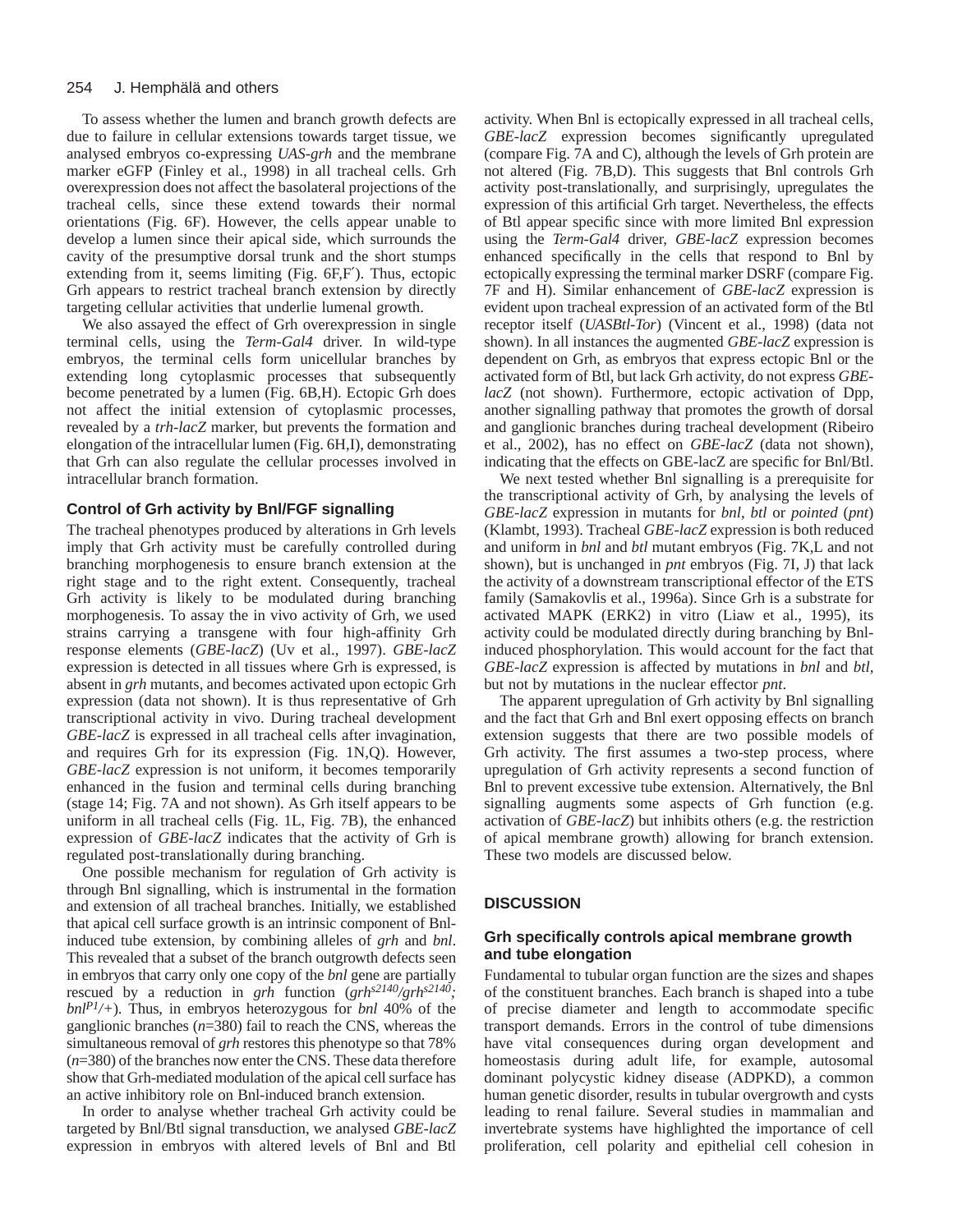tubulogenesis. In this work we show that the transcriptional regulation of apical membrane size is a key determinant of branch length and tubulogenesis.

During tracheal development, Grh is required to restrict apical membrane growth, thereby preventing excess elongation of tracheal tubes. Loss of zygotic Grh protein produces branches that are too long, whereas ectopic Grh has the converse effect. Tracheal branching is initiated in cells receiving the FGF signal, which respond by extending basal projections towards the FGF source, and subsequently move the cell body. Concurrently, a lumen is generated in the extending branch, facilitated by the enlargement of the apical cell membranes to accommodate the necessary expansion in lumenal surface. In embryos that lack *grh*, branch extension is initiated and proceeds as in wild-type embryos. However, when individual tubes have reached their approximate length and their extension is supposed to halt, the apical membrane growth continues in *grh* mutants embryos resulting in an enormous apical cell surface that folds over neighbouring cells and forms tortuous tubes. Overexpression of Grh, in contrast, does not affect the basal cytoplasmic extensions towards the Bnl source or cell motility, but specifically prevents lumen extension. Thus, Grh activity is necessary and sufficient to terminate apical membrane growth and tubular extension. Grh may exert its function as an activator of genes that promote homeostasis of apical cell membrane, or a repressor of genes that enhance apical membrane growth.

Several lines of evidence argue that Grh has a specific and restricted function in apical membrane growth control. Firstly, epithelial polarity is not altered in *grh* mutants. TEM analysis of *grh* mutants and embryos overexpressing Grh showed that cuticular and lumenal components are made and secreted and the expression and subcelluar localisation of Crb, DE-cad, Nrx, Cor and Disc large (not shown) is normal in *grh* mutant trachea. In addition, no genetic interaction was detected in embryos carrying different combinations of *grh* and *shg* (encoding DEcad) mutant alleles (data not shown). Secondly, no cytoskeletal defects were detected in *grh* mutant embryos. The filamentous apical actin cytoskeleton, and the expression of Cadherin, Armadillo and  $\beta$ H-spectrin are unchanged by overexpression or inactivation of *grh*. Likewise, no anomalies were evident in the minus-end microtubules visualised by the apical distribution of *Nod-lacZ* in the trachea of *grh* and wild-type embryos. Finally, changes in the basolateral cell domain influence tracheal tube size and integrity independently of *grh*. FasII and ATPα localize to the lateral cell membrane, and disruption of either gene function causes distinct irregularities in tubular diameter, length and continuity. No regulatory or functional relationship between Grh and these two lateral proteins were detected in spite the fact that all three proteins influence tubular length.

There are specific differences between the tracheal phenotypes caused by the expansion of apical membrane, seen in *grh,* and the ones caused by disruption of lateral domain functions, seen in *fasII* and *Atp*α mutants. The increase in apical cell surface in *grh* embryos has no apparent effect on the diameter of the tracheal tubes, whereas mutations in *fasII* and *Atp*<sup>α</sup> result in a longer lumen with local dilations. The additional tubular breaks observed in the latter suggest that they function in the lateral cell compartment to maintain epithelial cohesion and structure. The programmed changes in tube diameter that take place in the different tracheal branches during development occur by expansion of the inner lumenal

diameter, whereas the outer diameter remains the same (Beitel and Krasnow, 2000), requiring a decrease in the distance from the apical to basal surface and major remodelling of the lateral cell compartment. Therefore, the size and shape of epithelial tubular structures appears to depend on the modulation of distinct subcellular domains during morphogenesis. In addition to the regulation of apical membrane growth by *grh*, there may be separate regulatory programmes modulating the dynamics of the lateral cell surface. Together these two aspects of regulation co-ordinately determine tubular dimensions.

Most of the well-studied examples, in which morphogenesis involves changes in the apical membrane of polarised epithelia, are mediated through the function of the apical membrane determinant Crb, an EGF-repeat-containing transmembrane protein. In the *Drosophila* embryo overexpression of the Crb intracellular domain causes cytoskeletal re-organisation and apical membrane expansion. Crb also functions during photoreceptor morphogenesis, where its intracellular domain is required to maintain the integrity of zonula adherens during rhabdomere elongation (Izaddoost et al., 2002), and its extracellular domain has an additional and distinct function in the extension of the stalk, by stabilizing the membraneassociated βH-spectrin cytoskeleton to facilitate apical membrane growth (Pellikka et al., 2002). As neither the expression nor the localisation of Crb and  $\beta$ <sub>H</sub>-spectrin is detectably affected in the tracheal cells where the apical membrane is altered by loss of or overexpression of grh, an alternative mechanism for apical membrane growth must be involved in mediating the *grh* function on branching morphogenesis. One possibility is via an effect on membrane trafficking, which is highly regulated in polarised epithelial cells (Mostov et al., 2000; Lipschutz and Mostov, 2002). Apical membrane growth during branching may be achieved by directly modulating the relative rates of exocytosis or endocytosis and membrane metabolism.

### **Regulation of Grh activity by Bnl**

Grh levels appear uniform in all tracheal cells throughout development. However, Grh functions in the regulation of branch extension and apical membrane growth, allowing branch extension during a certain time frame and to different extents in the various branches. Grh activity must therefore be modulated post-translationally as branch growth proceeds. Such a regulation of Grh activity could be exerted through extracellular signals or by branch-specific co-factors, modulating its ability to regulate gene expression in a branch and time specific manner.

Using a *lacZ* reporter gene for Grh activity that reflects the in vivo ability of Grh to activate transcription (*GBE-lacZ*), we find that Grh activity is controlled by FGF signalling during tracheal development. Ectopic expression of Bnl or the activated form of its receptor Btl up-regulates the expression of *GBE-lacZ,* whereas *GBE-lacZ* expression is reduced in mutants for *bnl* or *btl*. Thus, Bnl signalling converts Grh to a more potent activator of its *GBE-lacZ* target. Since Grh becomes phosphorylated by MAPK in vitro (Liaw et al., 1995), and MAPK is a downstream effector of Btl signal transduction, the alteration in Grh activity may be brought about by MAPKmediated phosphorylation of the Grh protein.

Currently, we see two ways of explaining the biological consequence of the regulation of Grh. In the first model, the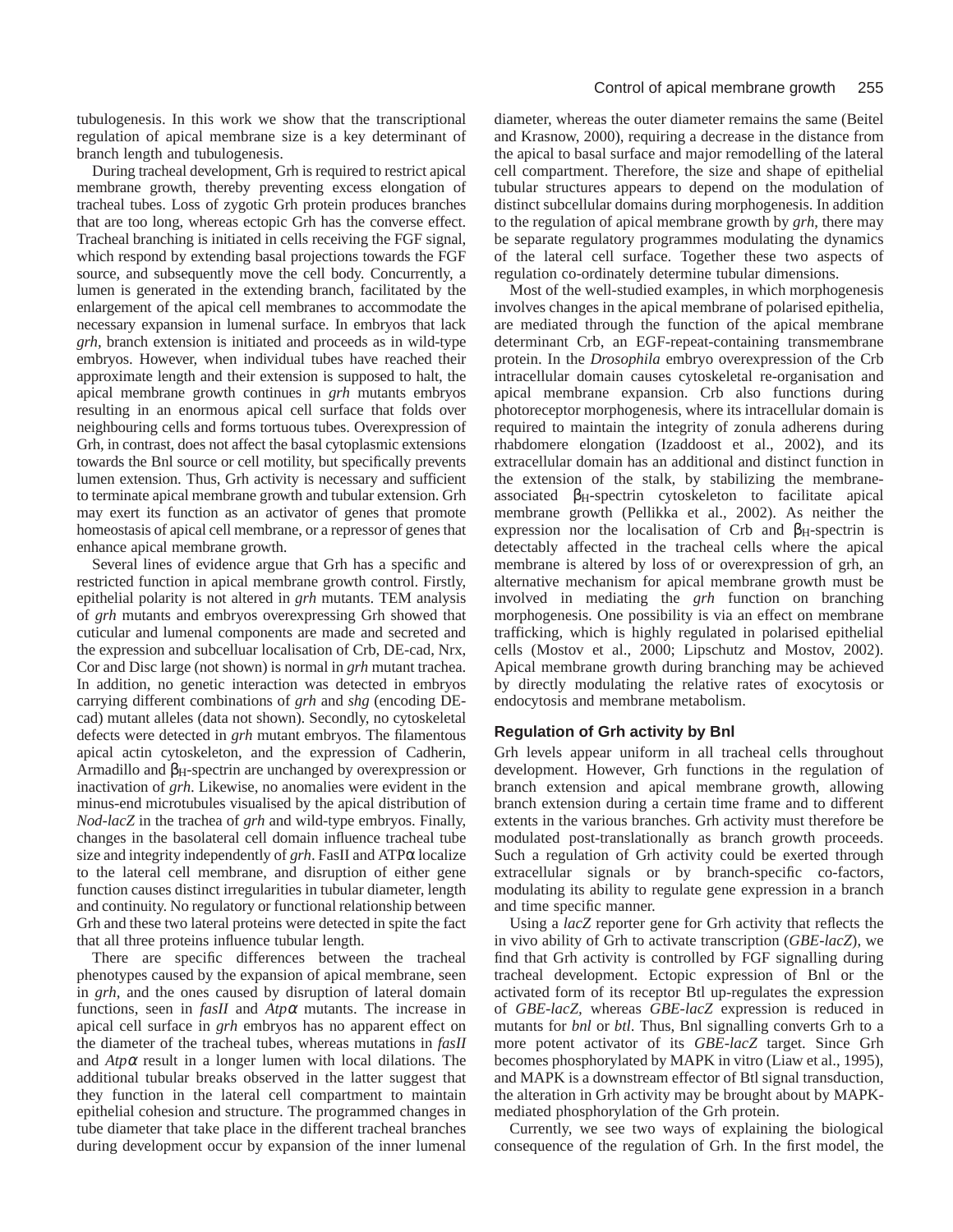

**Fig. 5.** FasII and ATPα are localised to the lateral cell surface and do not affect apical membrane growth. (A,B) Confocal longitudinal sections of the DT of wild-type embryos labelled with antibodies against FasII (A) and ATP $\alpha$  (B) show that both proteins localise to the lateral cell surface. (C,D) The expression and localization of FasII and ATPα are not affected in *grh* mutants. (E,H) Confocal cross sections of the DT of wild-type (E,F) and  $Atp\alpha$  mutant (G,H) embryos labelled with antibodies against DE-cad (red; E,G) and Nrx (green; F,H). The lateral localization of Nrx is diffuse in the *Atp*<sup>α</sup> mutants. (I**)** Electron micrograph revealing a partial cross section of the DT in an  $Atp\alpha$  mutant embryo at late stage 16. No excessive growth of the apical membrane can be seen in the *Atp*<sup>α</sup> mutants, and the AJs appear correctly localised near the lumenal surface. Scale bar: A-D, 10 µm; E-H, 5 µm; I, 0.5 µm

regulation of Grh by Bnl increases its activity, and thereby delimits lumen growth. This invokes a hierarchical two step function for Bnl in which it first promotes branching and tube elongation and it then activates Grh to halt excess apical surface growth and establish a functional lumen. In this model active restriction of morphogenetic processes is required to achieve stereotyped tube dimensions and is an intrinsic part of the program that induces branching morphogenesis. In the second model, regulation by Bnl has differential consequences on Grh, activating some functions (like the one necessary for *GBE-lacZ* expression) and inactivating others, necessary for inhibiting apical membrane growth. In this model, high levels of Btl signalling would temporarily inactivate Grh, in order to allow for apical membrane expansion during the process of branch extension. Both models are consistent with the genetic interactions, which indicate an antagonistic relationship between *grh* and *bnl,* and add the control of apical membrane



**Fig. 6.** Ectopic tracheal expression of Grh inhibits branch extension. (A) mAb2A12 (lumenal) labelling of a *btl-GAL4*/*UAS-grh* embryo at stage 16 reveals that primary branch extension is impeded. No secondary branches are detectable and the individual tracheal segments fail to connect (compare to wild type in Fig. 1A). (B,C) Dorsal view of stage 16 wild-type (B) and *btl-Gal4*/*UAS-grh* (C) embryos labelled for DSRF and 2A12, showing that terminal branch identity is not altered by ectopic Grh expression (arrowheads). (D) A stage 16 *btl-GAL4*/*UAS-grh* embryo carrying the fusion cell marker *esg-lacZ* double labelled with antibodies against Grh (red) and β-gal (green) showing that fusion cell differentiation (yellow; double labelled cells) is not affected. (E,F) Confocal optical section (E,F′) and projections (F) of *btl-GAL4*/*UAS-grh*;*UAS-eGFP* embryo labelled for Grh (E; red) and GFP (F,F′; green). The positions of the cell nuclei of the dorsal trunk and dorsal branches in E indicate that they have migrated away from the tracheal sac. The cells extend elaborate basolateral projections (F), but their apical surface does not elongate to form a branch (arrow in F′ marks the tip of the short stump that forms instead of the dorsal branch). (G) Confocal projections of stage 16 *btl-Gal4*/*UAS-grh* embryo labelled with anti-DE-cad, showing apical cell circumferences and outline of the apical (lumenal) surface in two dorsal trunk metameres. The lumenal cavities fail to elongate and fuse despite the fact that the DT cells migrate to become juxtaposed (see D,E,F). (H,I) Stage 16 wild-type (H) and *term-GAL4*/*UAS-grh* (I) embryos carrying the cytoplasmic marker *trh-lacZ*, labelled with antibodies against β-gal (red) and 2A12 (green). Ectopic Grh expressed in single terminal cells prevents lumen growth into the cytoplasmic extensions. Terminal branches (TB) are indicated by arrowheads. Scale bars: 10 µm.

growth to the repertoire of cellular activities regulated by FGF signalling during morphogenesis.

Of the two models we currently favour the former, where Btl coordinates branching through a sequence of activities, since this model is consistent with the activation of the *GBE-lacZ* reporter. It can also be well integrated with the apical overgrowth phenotype of *grh* mutants, which becomes apparent first in the branches that have reached their final length and only after the completion of branch elongation at stage 16. If Grh were acting to restrict membrane growth continuously, the *grh* mutant phenotype would be expected to appear at earlier stages. A two step model could also explain the inhibiting effect on tube elongation that is seen upon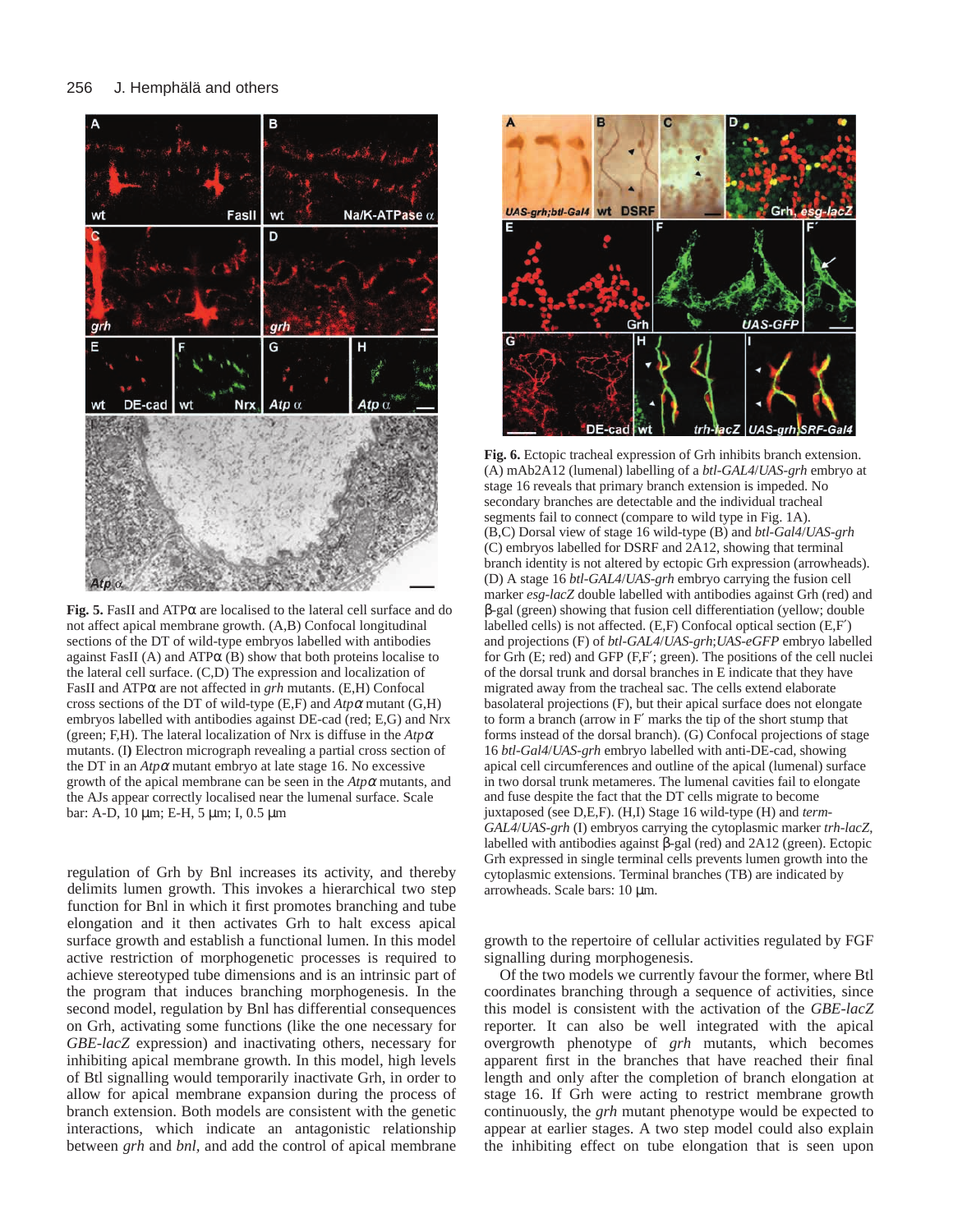

**Fig. 7.** Bnl activity modulates *GBE-lacZ* expression. (A-D) Ectopic Bnl expression in the trachea causes up-regulation of *GBE-lacZ* expression. Lateral view of a portion of the DT of wild-type (A,B) and *btl-GAL4*/*UAS-bnl* (C,D) stage 16 embryos, carrying *GBE-lacZ* and double labelled for β-gal (green; A,C) and Grh (red; B,D). *GBElacZ* expression is enhanced in most tracheal cells upon ectopic Bnl signalling (compare A and C), but Grh levels remain the same (compare B and D). (E-H) Ectopic expression of Bnl in single terminal cells results in increased levels of *GBE-lacZ* expression in this and neighbouring cells. Dorsal lateral views showing part of the DT and two dorsal branches of wild-type (E,F) and *Term-GAL4/UAS-bnl* (G,H) embryos carrying *GBE-lacZ*, and labelled for β-gal (green, E,G), and lumenal antigen 2A12 and DSRF (both in red; overlaid with green in F and H). Ectopic Bnl signalling in terminal cells results in the expression of the terminal marker DSRF in additional cells (H) and in the same cells the level of *GBE-lacZ* expression is increased (G,H). (I-L) Bnl is required for *GBE-lacZ* expression. Lateral view of two tracheal segments in embryos mutant for *pnt* (I,J) and *bnl* (K,L) that carry *GBE-lacZ*. Double labelling for 2A12 (red) and β-gal (green) shows that tracheal *GBE-lacZ* expression is reduced in *bnl* mutant embryos (K,L) as compared to the epidermal expression, or to the tracheal expression in *pnt* mutants  $(I,J)$ , which represents wild-type levels. Scale bars: 10  $\mu$ m.

expression of activated forms of Btl receptors in all tracheal cells of wild-type embryos (Lee et al., 1996).

As restriction of apical membrane growth depends on Grhmediated alterations in transcriptional activity, the induction of apical membrane expansion upon branch elongation may also rely on changes in gene expression. The nuclear factor Ribbon (Rib) is required for branch elongation (Bradley and Andrew, 2001), and may act as an activator of apical membrane growth. In *rib* mutants, the extension of basal cytoplasmic processes towards the Bnl source appears normal, but the movement of the cell body fails and the apical membrane does not expand, causing a tracheal phenotype that is reminiscent of that seen with ectopic Grh expression (Shim et al., 2001). It is thus conceivable that a balance between Rib and Grh activity determines the extent of apical membrane growth and is coordinated by Bnl through direct modulation of Grh, and perhaps also of the Rib protein. Such a regulation of apical cell surface size by signals deriving from the target tissue could coordinate branch elongation, and would provide an elegant allometric control of organ size depending on the signal strength, size and respiratory demand of the target tissue.

### **Non-tracheal Grh expression and function of mammalian homologues**

Apart from its tracheal expression, Grh is found in the embryonic epidermis and all primary epithelial tissues. The epidermal expression of *grh* is also essential as *grh* mutant embryos show a 'blimp' phenotype, where the embryonic cuticle stretches to a much greater extent than the wild-type cuticle upon removal of the vitelline membrane (Ostrowski et al., 2002). We find that the epidermal cells in *grh* embryos also show an abnormal apical membrane expansion (data not shown). This is associated with the production of an enlarged cuticle that lines the apical cell surface. Grh may therefore have a common biological function in the epithelial tissues where it is expressed, being required to regulate apical cell membrane growth. Grh protein is continuously expressed in epithelial tissues during larval life (Uv et al., 1997), a period of extensive organ growth to accommodate the dramatic increase in animal size. Thus, Grh is likely to be required not only for organogenesis, but also for the continuous modulations in organ size and shape that occurs throughout the animals life. The temporal and spatial control of Grh activity must however be accomplished through distinct mechanisms in different tissues, as Bnl signalling does not operate in the epidermis.

Grh belongs to a small family of transcription factors that is found only in higher eukaryotes. The specific, but basic function of Grh in the regulation of epithelial apical cell membrane growth raises intriguing questions as to its functional conservation in higher organisms. Two mammalian Grh homologues, MGR and BOM have been recently identified (Wilanowski et al., 2002). Like Grh, MGR and BOM form dimers and MGR interacts specifically with Grh DNA binding sites in vitro. Intriguingly, these mammalian homologues display similar expression patterns to that of Grh. During mouse development MGR is expressed predominantly in the epidermis, and BOM is expressed in the epidermis as well as in several internal tubular organs including the kidney and lung. Thus the biological function of Grh may be conserved in its murine homologues. Given the functional conservation of FGF signalling in tracheal and lung morphogenesis, it will be of great interest to test whether the mammalian homologues of Grh participate in the growth of the lung and to investigate their functional relationship with FGF signalling.

We are indebted to J. Sidonya at Szeged Stock Center for sending us the collection of P-element strains. We thank Drs Knust, Fehon, Thomas, Budnik, Oda, Baumgartner, Guillemin for antibodies and fly strains. We thank Pär Steneberg for help with the confocal microscope. This work was supported by a Grant from the Swedish Research Council to C. S. A. U. was the holder of Junior Researcher position from the Swedish Research Council.

# **REFERENCES**

- **Affolter, M. and Shilo, B. Z.** (2000). Genetic control of branching morphogenesis during Drosophila tracheal development. *Curr. Opin. Cell Biol.* **12**, 731-735.
- **Baumgartner, S., Littleton, J. T., Broadie, K., Bhat, M. A., Harbecke, R., Lengyel, J. A., Chiquet-Ehrismann, R., Prokop, A. and Bellen, H. J.** (1996). A Drosophila neurexin is required for septate junction and bloodnerve barrier formation and function. *Cell* **87**, 1059-1068.
- **Beitel, G. J. and Krasnow, M. A.** (2000). Genetic control of epithelial tube size in the Drosophila tracheal system. *Development* **127**, 3271-3282.